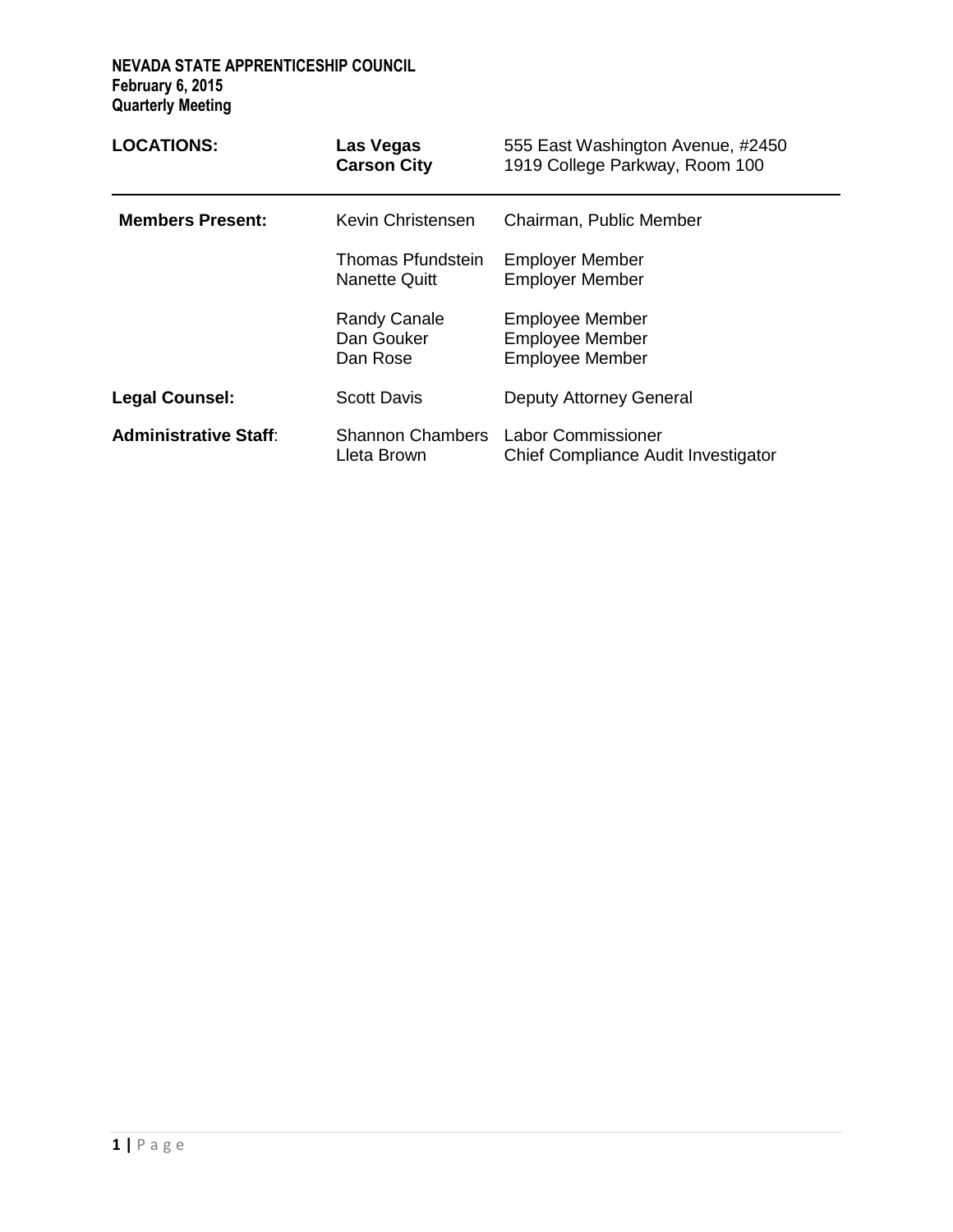# **ITEM 1 – CALL TO ORDER AND ROLL CALL**

Roll call was taken to ensure a quorum.

### **ITEM 2- PUBLIC COMMENT**

There was no public comment.

# **ITEM 3 - APPROVAL OF THE NOVEMBER 2014 MEETING MINUTES**

There were no suggested changes.

Mr. Rose motioned to approve.

Mr. Pfundstein seconded the motion.

# **M/S/C TO APPROVE THE NOVEMBER 2014 MEETING MINUTES**

## **ITEM 4- ANNUAL REVIEW OF THE APPRENTICE MINIMUM WAGE FOR THE CONSTRUCTION INDUSTRY**

Ch. Christensen explained that the purpose of the regulation was to insure that apprentices were receiving a livable wage while learning the trades. The proposed increase was \$12.38 from \$12.18 per hour to \$12.38.

There were no comments from the Council.

There were no public comments.

Mr. Gouker motioned to approve.

Mr. Canale seconded the motion.

Ch. Christensen asked staff to notify all programs of the increase rate.

Ms. Brown stated that she would.

# **(M/S/C TO INCREASE THE APPRENTICE CONSTRUCTION MINIMUM WAGE TO \$12.38 PER HOUR)**

# **ITEM 5 – CORRESPONDENCE**

Ch. Christensen explained that staff had prepared a memo explaining that the item was placed on the agenda as requested. He noticed that the question was whether or not an apprentice could travel for work throughout the state and be paid a rate that was different than what was agreed on the program's 5910.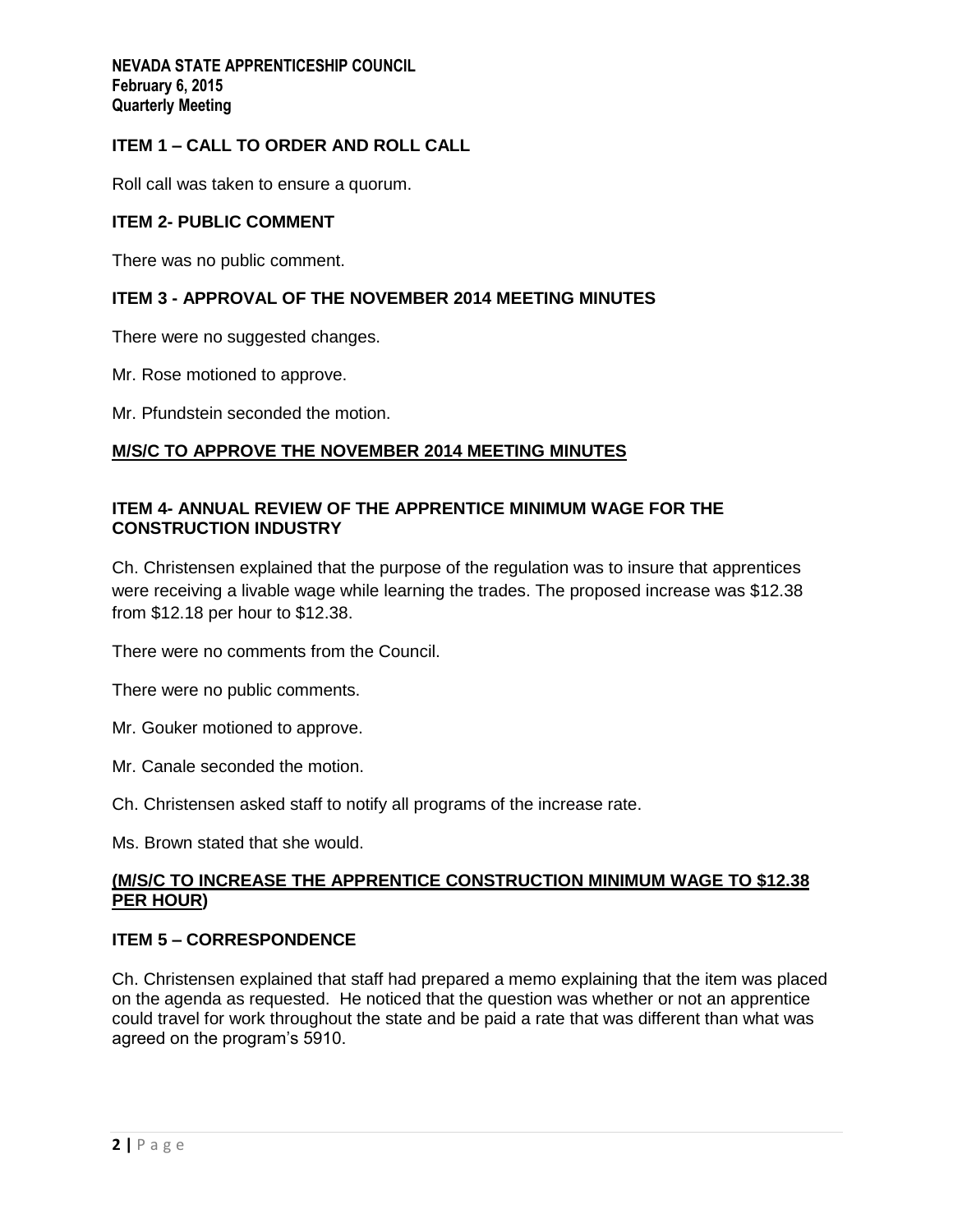Mr. Gouker stated that he and Mr. Rose had been discussing this issue. He said this had been discussed base apprentices completing their classroom training but not having enough training hours. It would not be a transfer for On the Job Training (OJT) hours only.

Mr. Rose said echoed Mr. Gouker's statement. He said with this discussion came up at a union meeting and the upcoming work for in the Northern Nevada area.

Ch. Christensen asked if the apprentice would be working in their original trade.

Mr. Rose said they would have to be working in their own trade. The host committee's apprentices would all have to be working as well. The classroom training hours would have to be completed.

Ms. Henry said this is common throughout the country. The apprentices would also get other training experiences with different locals.

Mr. Canale said this was a much needed discussion.

Ms. Quitt asked for a change to #4 to say "in good standing **as defined by** the sponsored program…" replacing the word "with".

Mr. Rose and Mr. Gouker both agreed.

Ch. Christensen asked how this would affect non union apprentices and apprentice programs.

Mr. Rose said they should have the same type of benefits to use this form.

Ms. Quitt asked what would be the timeframe for approval from the Labor Commissioner's staff.

Ms. Brown said it should follow the same as agreements approved within 10 days.

Mr. Canale asked if item 11 could be changed to "calendar year".

Mr. Rose and Mr. Gouker agreed.

Mr. Davis said that procedurally the Director conducts the business of the Council for the Council in between meetings. If the Council is inclined to answer the question the Labor Commissioner could draft a declaratory order.

Ch. Christensen said he believed the Council could take some recommendation action with a request for the order by the Labor Commissioner.

Mr. Canale asked if this matter could be expedited so that the programs did not have to wait for the next meeting on this matter.

Mr. Davis stated that NAC 610.145 allows the Director to take action on behalf of the Council.

Mr. Wade Mohr, So. Plumbers Training coordinator, asked if this was exclusively for apprentices who had completed classes and were lacking hours.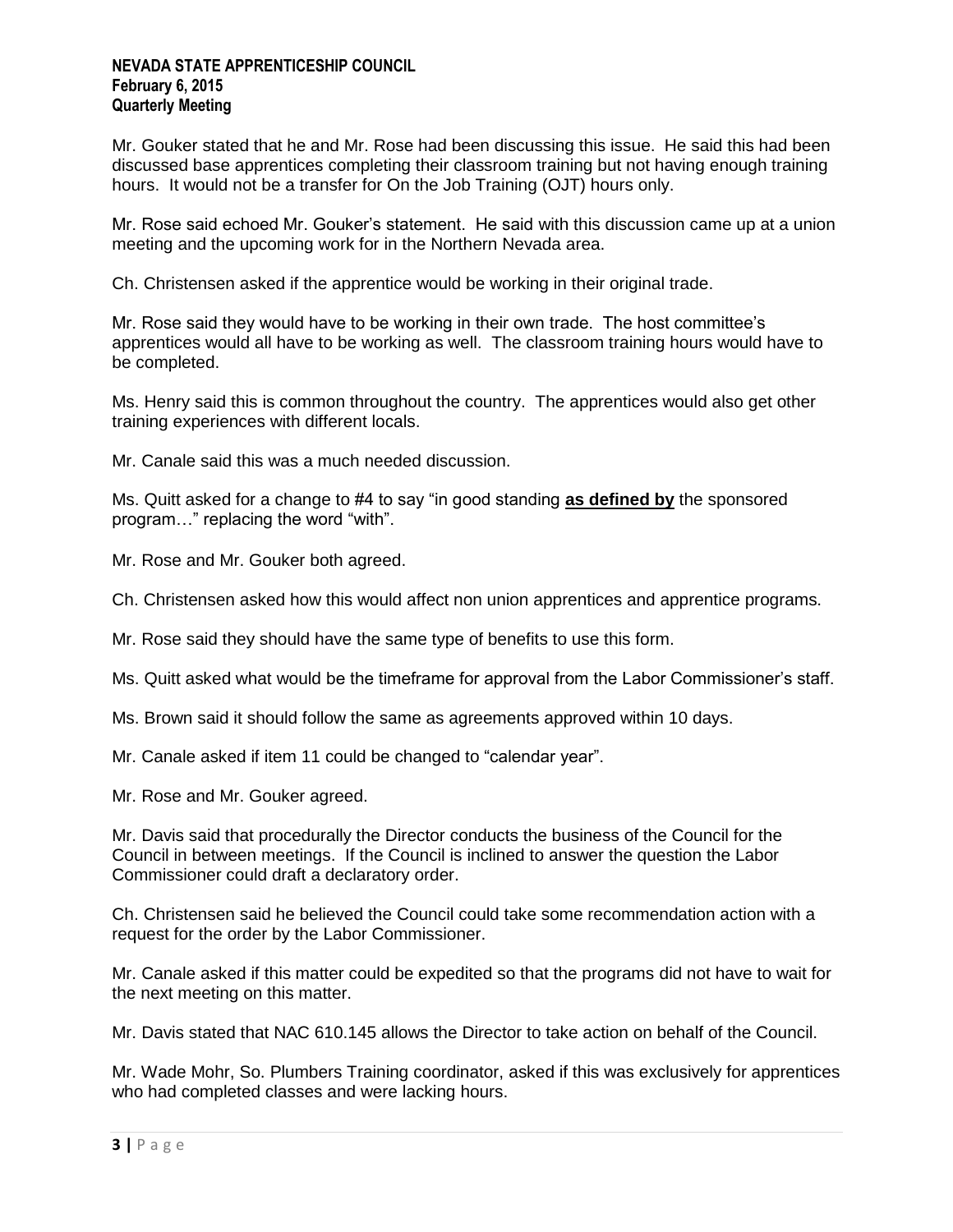Mr. Rose said it was for that purpose only.

Mr. Mohr said this was phenomenal, but asked for consideration for the other apprentices as well. He said the sponsoring training program could be responsible for the classroom training.

Mr. Gouker said they wanted to keep the document as simple as possible addressing the overdue apprentices.

Ms. Quitt motioned to approve the form with the changes requested. She requested the Labor Commissioner prepare a declaratory order.

Mr. Pfundstein seconded the motion.

## **(M/S/C TO ACCEPT THE FORM AND RQUEST A DECLARTORY ORDER FROM THE LABOR COMMISSIONER)**

## **ITEM 6 – COMPLETION CERTIFICATES**

Ms. Brown explained that this item was originally brought before the Council at the November 2014 meeting. She said the purpose of the item grant authorization for DOL Office of Apprenticeship to issue completion certificates to programs that had not added that language to the existing standards.

Mr. Gouker motioned to approve this form as presented retroactively for the November 7, 2014 meeting date.

Ms. Quitt seconded the motion.

## **ITEM 7 – STATIONARY ENGINEERS LOCAL 39 JATC REVISION OF STANDARDS**

The program was not present.

Ms. Quitt motioned to table.

Mr. Gouker seconded the motion.

## **(M/S/C TO TABLE STATIONARY ENGINEERS LOCAL 39 JATC REVISION OF STANDARDS)**

### **ITEM 8 – CALIFORNIA NEVADA JATC – REVISION OF STANDARDS**

Armando Mendez, Executive Training Director, was present to answer questions regarding this revision. He said the standards were from 2009 but that Nevada had an older version.

Ms. Brown explained that the program had not revised their standards with NSAC since the early 90s. The standards before the Council had been approved in California but not Nevada.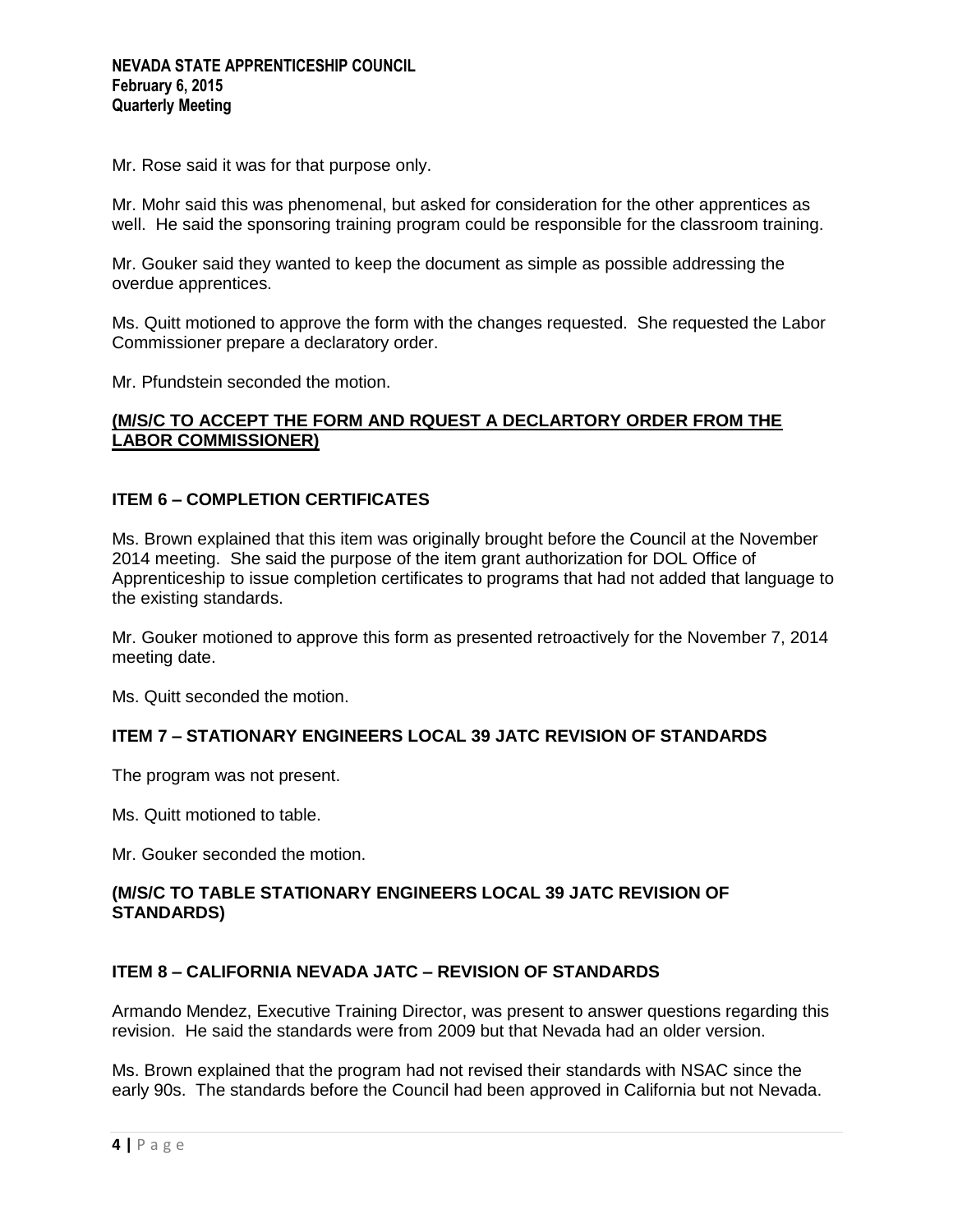Ms. Quitt said the EEO Pledge needed to be updated to mirror the Nevada EEO pledge throughout the set of standards.

Mr. Mendez said he would update the language.

Ms. Quitt said she was concerned about the term of the program and the apprentices being about to achieve that in 3 years.

Mr. Mendez said the program is 3 and one-half years.

Ms. Quitt asked for the ratio to be explained.

Mr. Mendez said the program could be one apprentice to one journeyman.

Ms. Quitt said the standards do not outline the ratio properly. She asked for a copy of the Area Wide Training agreement.

Mr. Christensen said the Council would want to see the safety record of the program and sponsors for deviating from the standing language in the NAC.

Mr. Mendez said he would insert the language to show a one to one ratio.

Ms. Quitt asked to see that document.

Mr. Mendez was under the impression that the standards could not be changed unless they were approved by the National Dept of Labor.

Mr. Pfundstein asked for clarification of page 11 "satisfactory progress".

Mr. Mendez said the apprentice must pass a step advancement test which is written and practical testing.

Mr. Pfundstein said concerned about someone's interpretation of "satisfactory progress". He asked if this could be clarified.

Mr. Christensen said the test should be competency based. He asked for a description of the test.

Mr. Mendez said the subject matter is based on the classroom material.

Mr. Pfundstein asked how many hours of classroom training hours were there per year.

Mr. Mendez answered there were 144 hours per year.

Mr. Gouker suggested the program review the language in Nevada Power's standards.

Ms. Brown said she would send the language to Mr. Mendez.

Mr. Rose asked for clarification of the rates listed on the form 5910 and in the body of the standards.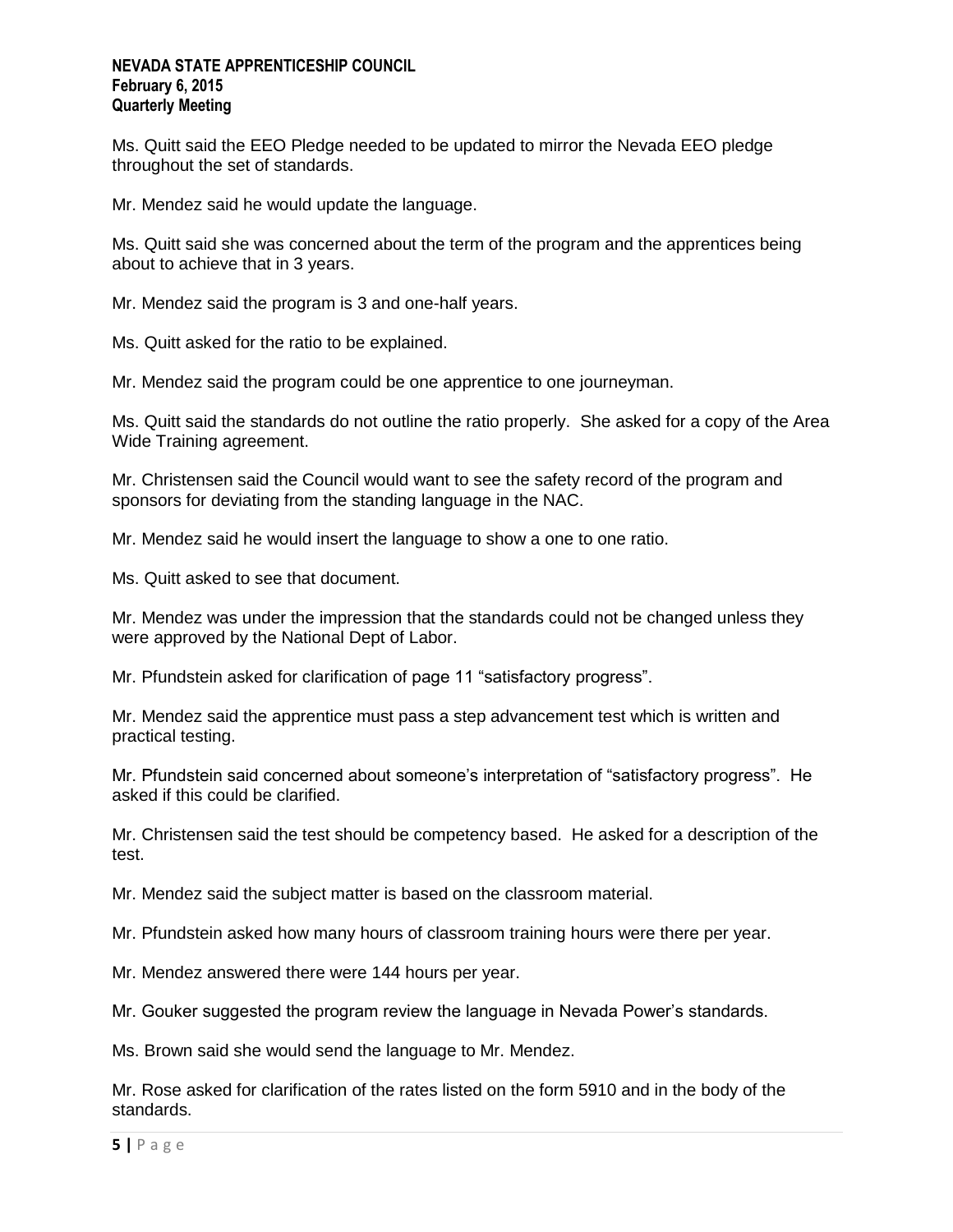Mr. Mendez explained that their territory included three different IBEW locals and so the rates were different. So the rates listed were average.

Mr. Rose asked about the fringe benefits listed on the 5910 form.

Mr. Mendez explained that was subsistence pay.

Mr. Rose asked suggested that be changed.

Mr. Mendez agreed to change the 5910 form.

Mr. Rose asked that the definition on page 4 for journeyman and apprentice be corrected to included the occupation.

Mr. Mendez agreed to the change.

Ms. Quitt asked that the journey worker number be included on the top of the 5910 form.

Mr. Mendez will correct.

Mr. Canale was concerned with the langue on Page 11 "of which 1000 hours must be accumulated since the last step advance". He asked if the program was willing the strike that language.

Mr. Mendez said they could not agree to that change without his committee's consent. He said the apprentices would need to comply and meet the 1000 hours and classroom training.

Mr. Rose asked if there have been problems with the apprentices receiving steps advances based on this language since this is an existing program.

Mr. Gouker said he did not have a problem with the existing language.

Mr. Mendez said that language was added because of apprentices attempting to graduate early along with safety concerns.

Ms. Quitt asked if since the program was 3.5 years if there were extra curriculum hours that needed to be added

Mr. Mendez said there were 16 hours. He agreed to correct the 5910 form to show 448 hours.

Ms. Quitt suggested that on page 25 that the language for apprentice evaluation be changed to reflect the program's actual practice.

Mr. Mendez agreed to the correction.

Ms. Quitt suggested that on page 26 D3 that the Nevada State Apprenticeship Council be added to the language for appeal rights.

Mr. Mendez agreed to the correction.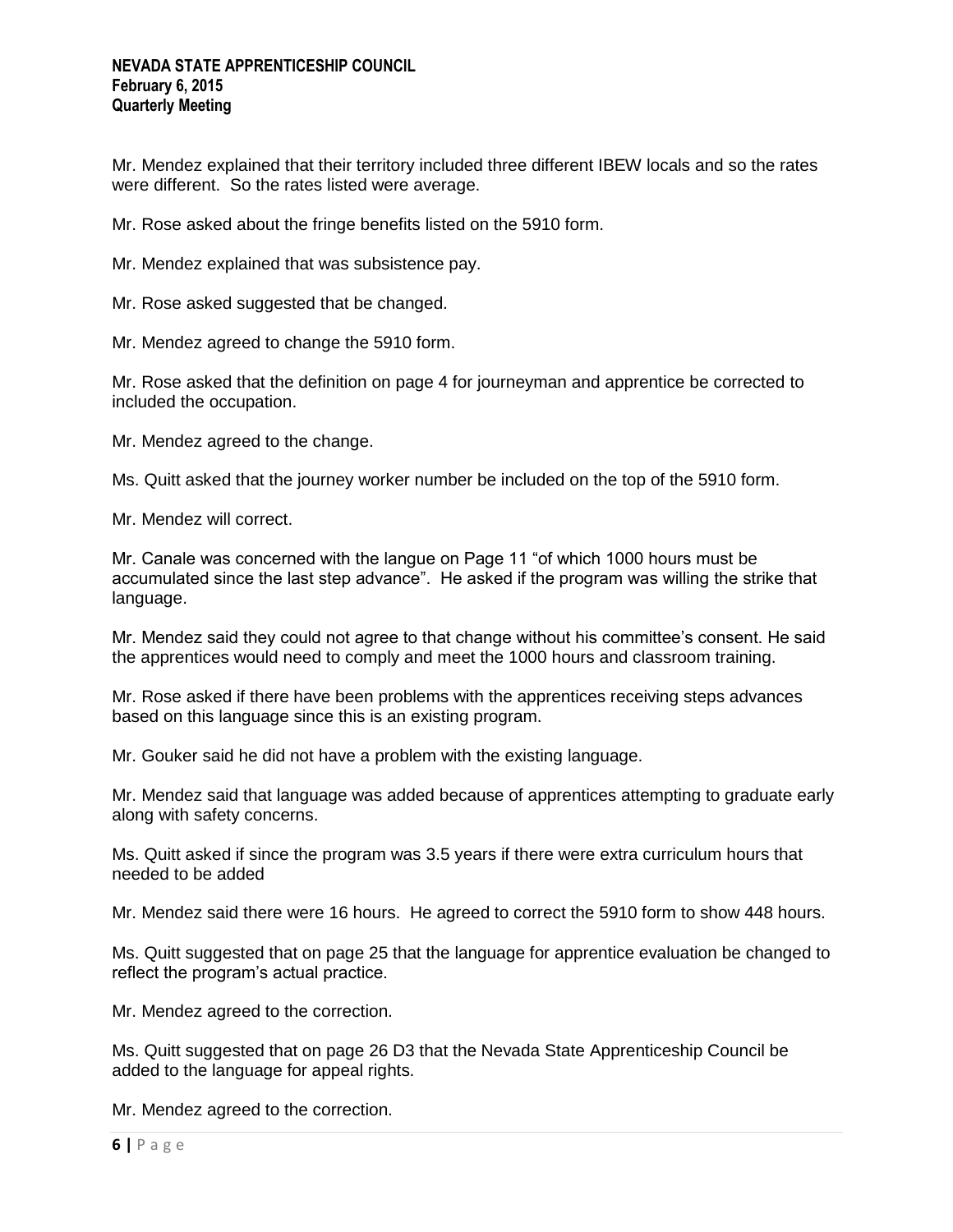Ms. Quitt suggestion on page 27 Section XXII A she asked if the program would change "Three Year course" to Three and one half year".

Mr. Mendez agreed.

Ms. Quitt cautioned the program about adding extra documents to the standards such as a few of the Appendixes. She explained that adding documents that would require approval by NSAC prior to submitting them.

Mr. Mendez said he would remove unnecessary appendixes.

Mr. Gouker motioned to approve with all the changes suggested.

Mr. Rose seconded the motion.

## **(M/S/C TO APPROVE CALIFORNIA NEVADA JATC – REVISION OF STANDARDS WITH CHANGES)**

**ITEM 9 - DISCUSSION ON POSSIBLE REVISIONS TO NRS AND NAC 610 DISCUSSION AND POSSIBLE ACTION REGARDING REVISIONS TO NRS 610 AND NAC 610 TO BRING THE PROVISIONS INTO CONFORMITY WITH FEDERAL REGULATIONS AND ALLOW THE COUNCIL TO CONTINUE TO BE RECOGNIZED AS THE REGISTRATION AGENCY FOR FEDERAL PURPOSES IN THE STATE OF NEVADA**

Ms. Brown introduced the Ms. Chambers as the Labor Commissioner. She explained that the purpose of this item was to allow Ms. Chambers the opportunity to hear the Council's sentiments related to the current state of approval from the Dept. of DOL.

Ms. Chambers said she had received a telephone call from John Ladd who expressed interest in having a telephone meeting with her to discuss Nevada's recognition. There has been no written communication received.

Ch. Christensen said there had been proposed statutes changes before the legislature that still did not meeting DOL'S approval. The Council had extended an invitation to DOL so that they could explain many instances where Nevada had set up a higher standard than was required. There had been no response. He said the Council would still like to meet with them if possible. He said he position was always that he wanted the Council as the regulatory body rather than an advisory only.

Ms. Chambers said she would extend the offer.

Mr. Gouker offered to work with Ms. Chambers and provide the original responses that were drafted after the workshop pertaining to this matter.

# **ITEM 10 - REPORT OF STAFF A) QUATERLY STATISTIC**

Ms. Brown reported there were 91 total programs approved and 2931 registered apprentice. 4% were female, 9% were veterans and 53% were minorities.